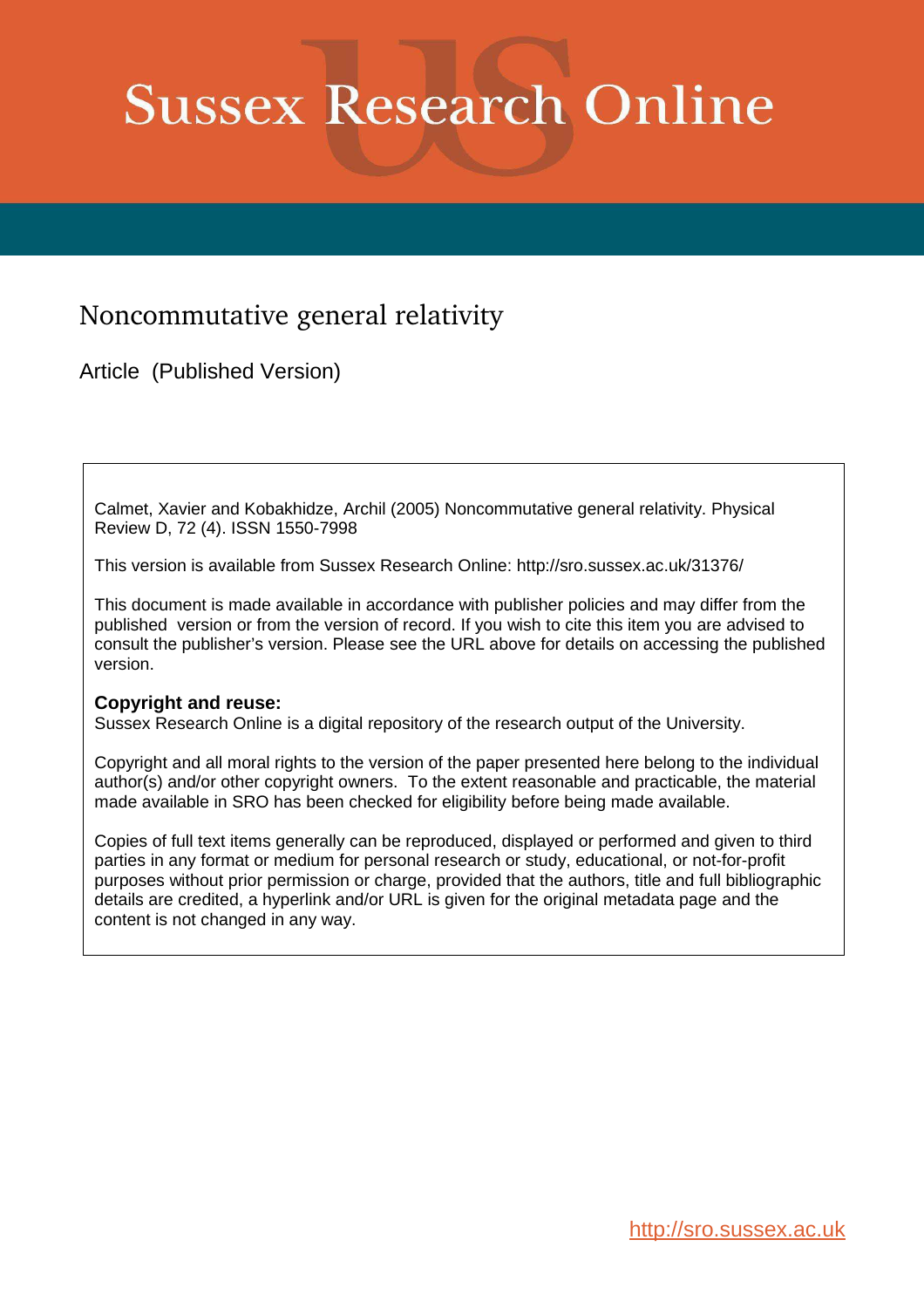#### **Noncommutative general relativity**

Xavier Calmet<sup>1,\*</sup> and Archil Kobakhidze<sup>2,3,†</sup>

<sup>1</sup> Service de Physique Théorique, Université Libre de Bruxelles, CP225, Boulevard du Triomphe (Campus plaine),

*B-1050 Brussels, Belgium*

<sup>2</sup>*Department of Physics and Astronomy, University of North Carolina at Chapel Hill, Chapel Hill, North Carolina 27599, USA*

3 *Andronikashvili Institute of Physics, 0177 Tbilisi, Georgia*

(Received 28 June 2005; published 11 August 2005)

We define a theory of noncommutative general relativity for canonical noncommutative spaces. We find a subclass of general coordinate transformations acting on canonical noncommutative spacetimes to be volume-preserving transformations. Local Lorentz invariance is treated as a gauge theory with the spin connection field taken in the  $\text{so}(3,1)$  enveloping algebra. The resulting theory appears to be a noncommutative extension of the unimodular theory of gravitation. We compute the leading order noncommutative correction to the action and derive the noncommutative correction to the equations of motion of the weak gravitation field.

DOI: [10.1103/PhysRevD.72.045010](http://dx.doi.org/10.1103/PhysRevD.72.045010) PACS numbers: 11.10.Nx, 04.20.-q

#### **I. INTRODUCTION**

General Relativity [1] is a very successful theory when it comes to describe macroscopic effects of gravitation. However, it is widely believed that a unification of Quantum Mechanics and General Relativity requires a short distance modification of spacetime. It can be shown that classical General Relativity considered together with Quantum Mechanics implies the existence of a fundamental length [2]. A class of models that incorporate the notion of a fundamental length in gauge theories are gauge theories formulated on noncommutative spaces.

It is a challenge to formulate General Relativity on noncommutative spaces and there are thus different approaches in the literature. In [3] for example a deformation of Einstein's gravity was studied using a construction based on gauging the noncommutative  $SO(4,1)$  de Sitter group and the Seiberg-Witten map with subsequent contraction to ISO(3,1). Most recently another construction of a noncommutative gravitational theory [4] was proposed based on a twisted Poincaré algebra [5,6]. These approaches, although mathematically consistent, are not minimal formulations of Einstein's General Relativity on noncommutative spaces. The main problem in formulating a theory of gravity on noncommutative manifolds is that it is difficult to implement symmetries such as general coordinate covariance and local Lorentz invariance and to define derivatives which are torsion free and satisfy the metricity condition.

Similar obstacles appear in constructing models of particle physics on flat spacetime with canonical noncommutativity defined by the algebra  $[\hat{x}^a, \hat{x}^b] = i\theta^{ab}$  ( $\theta^{ab}$  is constant and antisymmetric). Indeed, it turns out to be rather difficult to implement most symmetries particle physicists are so familiar with. In particular, Lorentz invariance is explicitly violated by the noncommutative algebra. However, it has been shown in [7] that there is another exact symmetry, the noncommutative Lorentz invariance, based on the usual Lorentz algebra  $\mathfrak{so}(3,1)$  which is undeformed. Another example is the implementation of noncommutative local gauge theories. A formulation of noncommutative gauge theories within the enveloping algebra approach has been proposed in [8]. The fields taken in the enveloping algebra are expanded in term of a series in  $\theta$ . Each of the terms of this series is however a function of the classical variables [9,10]. The number of degrees of freedom is thus finite and the same as in the corresponding commutative gauge theory.

In this work, based partially on the above achievements in implementing symmetries on flat noncommutative spacetimes, we would like to propose a theory of General Relativity on curved spacetimes with canonical noncommutativity. We shall use the tetrad approach to General Relativity. This formalism applied to noncommutative General Relativity allows one to follow closely the usual construction of noncommutative gauge theories. This requires one to implement two gauge symmetries: local Lorentz transformations which can be seen as a local gauge theory based on the algebra  $so(3,1)$  for the spin connection field and general coordinate transformations which are inhomogeneous translations with the tetrad as a gauge field.

The gauging of noncommutative  $so(3,1)$  algebra is only possible if the corresponding gauge field, the spin connection, is assumed to be in the enveloping algebra. Hence, to implement local Lorentz invariance we follow the approach developed in [8]. The invariance under the general coordinate transformations, however, is explicitly violated by the canonical noncommutative algebra. Nevertheless, we find a restricted class of coordinate transformations which preserves the canonical structure. It turns out that these transformations correspond to volume-preserving diffeomorphisms. Volume-preserving transformations

<sup>\*</sup>Electronic address: xcalmet@ulb.ac.be

<sup>†</sup> Electronic address: kobakhid@physics.unc.edu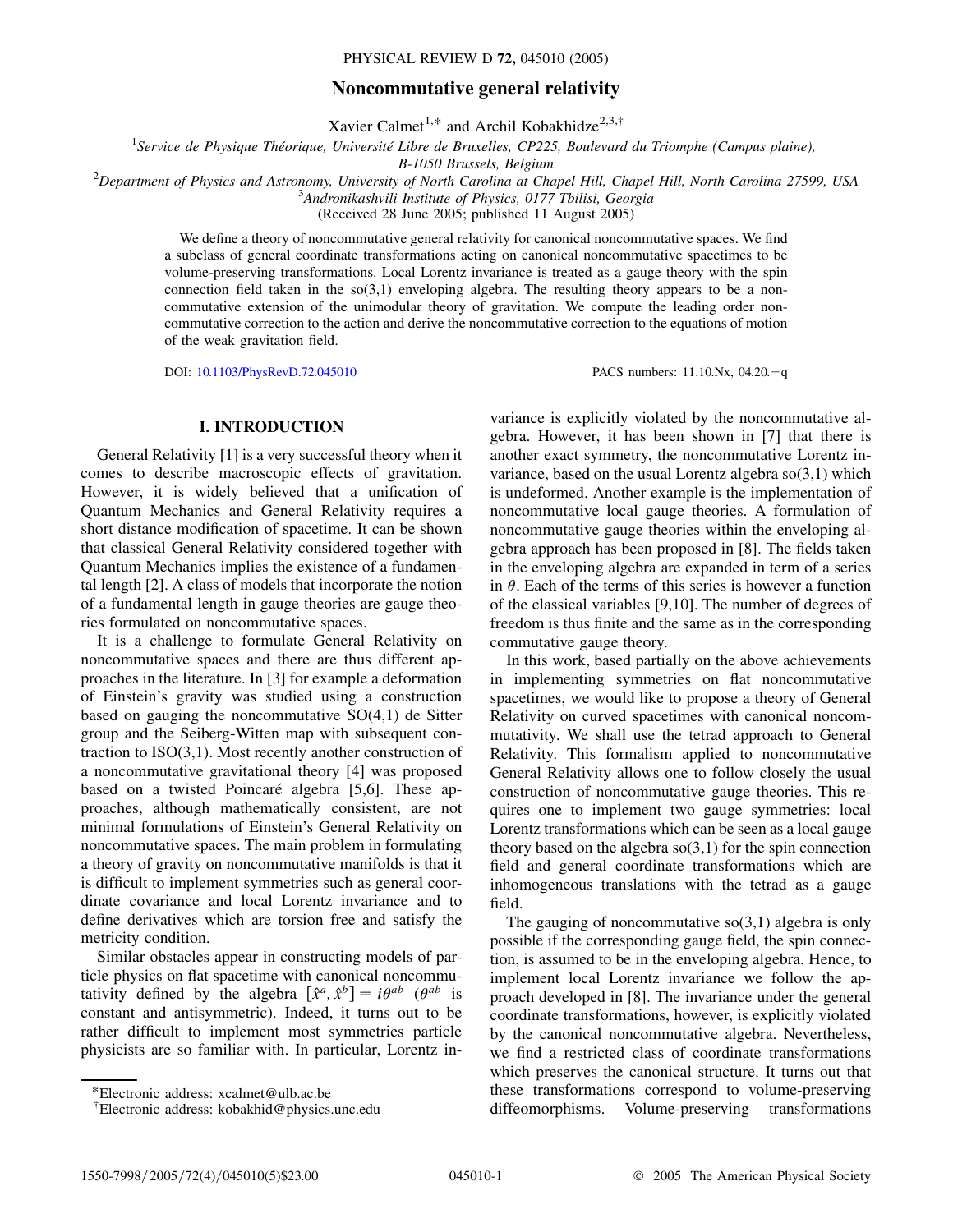#### XAVIER CALMET AND ARCHIL KOBAKHIDZE PHYSICAL REVIEW D **72,** 045010 (2005)

have been previously discussed in [11,12] in different physical frameworks. Thus, the basic new ideas for constructing a theory of noncommutative General Relativity are to formulate local Lorentz invariance by gauging  $so(3,1)$  within the enveloping algebra approach and to introduce volume-preserving coordinate transformations in place of general coordinate transformations, which is indeed an exact symmetry of the canonical noncommutative spacetime.

#### **II. NONCOMMUTATIVE GENERAL RELATIVITY**

Let us start from a noncommutative spacetime and assume that the coordinates fulfill canonical commutation relations:

$$
\[\hat{x}^{\mu}, \hat{x}^{\nu}\] = i\theta^{\mu\nu}.\tag{1}
$$

Obviously, the commutator (1) explicitly violates general coordinate covariance since  $\theta^{\mu\nu}$  is constant in all reference frames. However, we can identify a subclass of general coordinate transformations,

$$
\hat{x}^{\mu\prime} = \hat{x}^{\mu} + \hat{\xi}^{\mu}(\hat{x}),\tag{2}
$$

which are compatible with the algebra given by (1). The hat on the function  $\hat{\xi}(\hat{x})$  indicates that it is in the enveloping algebra. Under the change of coordinates (2), the commutator (1) transforms as

$$
\begin{aligned} \left[\hat{x}^{\mu\prime}, \hat{x}^{\nu\prime}\right] &= \hat{x}^{\mu\prime} \hat{x}^{\nu\prime} - \hat{x}^{\nu\prime} \hat{x}^{\mu\prime} \\ &= i\theta^{\mu\nu} + \left[\hat{x}^{\mu}, \hat{\xi}^{\nu}\right] + \left[\hat{\xi}^{\mu}, \hat{x}^{\nu}\right] + \mathcal{O}(\hat{\xi}^{2}). \end{aligned} \tag{3}
$$

Requiring that  $\theta$  remains constant yields the following partial differential equations:

$$
\theta^{\mu\alpha}\hat{\partial}_{\alpha}\hat{\xi}^{\nu}(\hat{x}) = \theta^{\nu\beta}\hat{\partial}_{\beta}\hat{\xi}^{\mu}(\hat{x}).
$$
\n(4)

A nontrivial solution to this condition can be easily found:

$$
\hat{\xi}^{\mu}(\hat{x}) = \theta^{\mu\nu} \hat{\partial}_{\nu} \hat{f}(\hat{x}), \tag{5}
$$

where  $\hat{f}(\hat{x})$  is an arbitrary field. This noncommutative general coordinate transformation corresponds to the following classical transformation:  $\hat{\xi}^{\mu}(x) = \theta^{\mu\nu}\partial_{\nu}\hat{f}(x)$ . The Jacobian of this restricted coordinate transformation is equal to 1, meaning that the volume element is invariant:  $d^4x' = d^4x$ . The version of General Relativity based on volume-preserving diffeomorphism is known as the unimodular theory of gravitation [13]. Thus we come to the conclusion that symmetries of canonical noncommutative spacetime naturally lead to the noncommutative version of unimodular gravity.

Now we need to implement two gauge symmetries mentioned above. A noncommutative gauge transformation  $\hat{\Lambda}(\hat{x})$  valued in the iso(3,1) Lie algebra can be decomposed using the generators of the inhomogeneous translations  $p_{\mu} = -i\partial_{\mu}$ , which are anti-Hermitian, and the generators of the local Lorentz algebra so(3,1)  $\Sigma_{ab}$ , which are Hermitian. One finds

$$
\hat{\Lambda}(\hat{x}) = \hat{\xi}(\hat{x}) + \hat{\Lambda}(\hat{x}) = \hat{\xi}^{\mu}(\hat{x})p_{\mu} + \frac{1}{2}\hat{\lambda}^{ab}(\hat{x})\Sigma_{ab}, \quad (6)
$$

where  $\hat{\xi}^{\mu}$  is subject to the constraint (5). Note that  $p_{\mu}$  acts on the coordinates and functions, including  $\hat{\lambda}^{ab}$ , and *a; b;* ... run over the tangent space indices. As in [7], the algebra of generators is undeformed. It is easy to verify that the commutator of two noncommutative gauge transformations  $[\hat{\Lambda}_1(\hat{x}), \hat{\Lambda}_2(\hat{x})]$  is in general not a noncommutative gauge transformation if the transformations are Lie algebra valued. As in the Yang-Mills case, the solution is to assume that the noncommutative gauge transformations are in the enveloping algebra. Let us introduce a noncommutative vector potential which corresponds to the noncommutative gauge transformation (6)

$$
\hat{A}_a(\hat{x}) = (\hat{D}_a) = i\hat{E}_a^{\mu}(\hat{x})p_{\mu} + \frac{i}{2}\hat{\omega}(\hat{x})_a{}^{bc}\Sigma_{bc}, \quad (7)
$$

where  $\hat{E}^{\mu}_a(\hat{x})$  are the components of the noncommutative tetrad  $\hat{E}_a(\hat{x})$ , i.e. the gauge fields corresponding to general coordinate transformations, and  $\hat{\omega}(\hat{x})_a{}^{bc}$  are the spin connections fields associated with local Lorentz invariance. Note that  $\hat{A}_a(\hat{x})$  plays a dual role. It can be viewed as a covariant derivative as well. It is also worth noticing that  $\hat{E}_a = \hat{E}_a^{\mu} \hat{\partial}_{\mu} = \hat{\partial}_a$ , which implies that the noncommutative tetrad is mapped trivially on the commutative one:  $\hat{E}_a = e_a$ to all orders in  $\theta$ .

Let us now assume that the gauge transformations and the spin connection field are in the enveloping algebra:

$$
\hat{\Lambda} = \Lambda(x) + \Lambda^{(1)}(x, \omega_a) + \mathcal{O}(\theta^2), \tag{8}
$$

and

$$
\hat{\omega}_a = \omega_a(x) + \omega_a^{(1)}(x, \omega_a) + \mathcal{O}(\theta^2), \tag{9}
$$

respectively, with  $\Lambda(x) = \xi^{\mu}(x) p_{\mu} + \frac{1}{2} \lambda^{ab}(x) \Sigma_{ab}$  and  $\omega_a(x) = \frac{1}{2} \omega_a{}^{bc} \Sigma_{bc}$ . We require that the commutator of two noncommutative gauge transformations with  $\hat{\Lambda}_1$  and  $\hat{\Lambda}_2$  be a gauge transformation  $\hat{\Lambda}$  $\Lambda_1 \times \Lambda_2$ :

$$
(\hat{\delta}_{\hat{\Lambda}_1}\hat{\delta}_{\hat{\Lambda}_2} - \hat{\delta}_{\hat{\Lambda}_2}\hat{\delta}_{\hat{\Lambda}_1}) \star \hat{\phi}(x) = (i\hat{\delta}_{\hat{\Lambda}_1}\hat{\Lambda}_2[\omega_a] - i\hat{\delta}_{\hat{\Lambda}_2}\hat{\Lambda}_1[\omega_a] + [\hat{\Lambda}_1[\omega_a]\star\hat{\Lambda}_2[\omega_a]) \star \hat{\phi}(x) = \hat{\Lambda}_{\hat{\Lambda}_1 \times \hat{\Lambda}_2} \star \hat{\phi}(x). \tag{10}
$$

One finds as usual

$$
[\Lambda_1, \Lambda_2] = i\Lambda_{\Lambda_1 \times \Lambda_2} \tag{11}
$$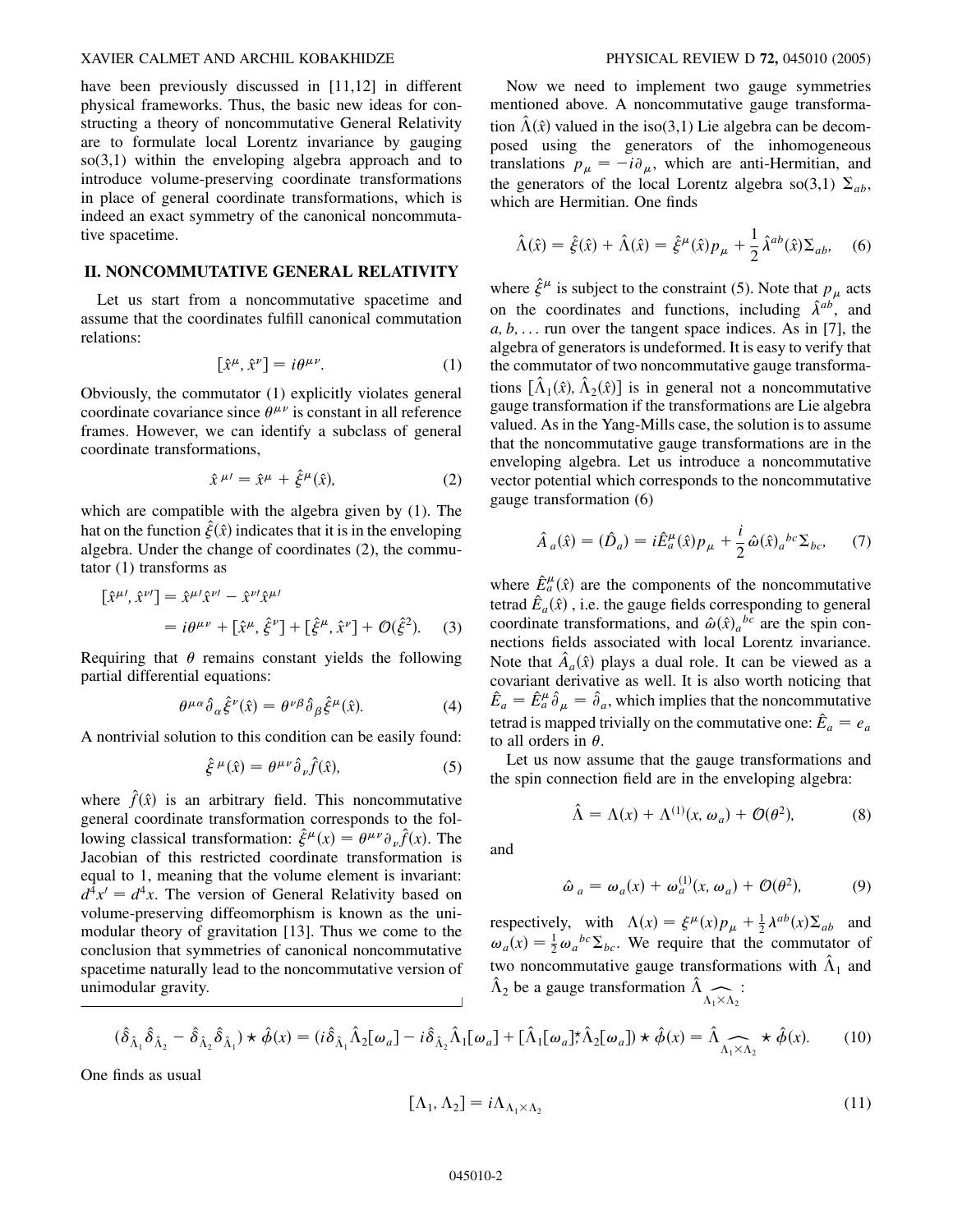in the zeroth order in  $\theta$  and

$$
i\delta_{\Lambda_1}\Lambda_2^{(1)} - i\delta_{\Lambda_2}\Lambda_1^{(1)} + i\theta^{ab}\{\partial_a\Lambda_1, \partial_b\Lambda_2\} + [\Lambda_1, \Lambda_2^{(1)}] - [\Lambda_2, \Lambda_1^{(1)}] = \Lambda_{\Lambda_1 \times \Lambda_2}^{(1)}
$$
(12)

in the leading order in  $\theta$ . A solution to this consistency equation is

$$
\Lambda_1^{(1)} = \frac{1}{4} \theta^{ab} \{ \partial_a \Lambda_1, \omega_b \}
$$
 (13)

and analogously for  $\Lambda_2^{(1)}$  and  $\Lambda_{\Lambda_1}^{(1)}$  $\Lambda_{1}^{(1)} \times \Lambda_{2}$  and where we have used  $\theta^{ab} = \theta^{\mu\nu} e^a_\mu e^b_\nu$  and  $\partial_a = \theta^{a}_{a} \frac{\partial^a_\mu \hat{A}^b}{\partial \mu}$ . Note that the consistency condition is derived in the leading order in  $\theta$  and  $\xi(x)$ . However, since  $\xi(x)$  is itself proportional to  $\theta$ , the relevant part of the volume-preserving diffeomorphism transformation is trivial. In other words, the terms proportional to  $\xi(x)$  can be dropped in Eq. (13) and it actually determines  $\lambda^{(1)}$  which is the first nontrivial term in the Seiberg-Witten map for the so(3,1) gauge transformation.

The consistency condition for the spin connection is given by

$$
\delta_{\Lambda}\omega_a^{(1)} = \partial_a \Lambda^{(1)} - \frac{1}{2} \theta^{bc} (\partial_b \Lambda \partial_c \omega_a - \partial_b \omega_a \partial_c \Lambda)
$$

$$
+ i[\Lambda, \omega_a^{(1)}] + i[\Lambda^{(1)}, \omega_a]. \tag{14}
$$

A solution is

$$
\omega_a^{(1)} = -\frac{1}{4} \theta^{bc} \{ \omega_b, \partial_c \omega_a + F_{ca} \}.
$$
 (15)

One thus has  $\hat{E}^{\mu}_a = e^{\mu}_a$  to all orders in  $\theta$  and  $\hat{\omega}_a = \omega_a + \omega_a$  $\omega_a^{(1)} + \mathcal{O}(\theta^2)$ .

The Seiberg-Witten map for the field strength is given by  $\hat{F}_{ab} = F_{ab} + F_{ab}^{(1)} + \mathcal{O}(\theta^2)$ , where

$$
F_{ab}^{(1)} = \frac{1}{2} \theta^{cd} \{ F_{ac}, F_{bd} \} - \frac{1}{4} \theta^{cd} \{ \omega_c, (\partial_d + D_d) F_{ab} \}, \quad (16)
$$

where  $D_a = A_a = ie_a^{\mu} p_{\mu} + \frac{i}{2} \omega_a{}^{bc} \Sigma_{bc}$  is the commutative covariant derivative.

The commutative field strength *Fab* contains the Riemann tensor  $R_{ab}^{c}$  as well as a torsion  $T_{ab}^{c}$ :

$$
F_{ab} = i[D_a, D_b] = \frac{1}{2} R_{ab}{}^{cd} \Sigma_{cd} + T_{ab}{}^{c} D_c \qquad (17)
$$

with  $R_{ab} = \frac{1}{2} R_{ab}{}^{cd} \Sigma_{cd}$  and  $T_{ab}{}^{c} = (D_a e_b^{\nu} - D_b e_a^{\nu}) e_v^c$ . The commutative covariant derivative  $D_a$  is torsion free  $(T_{ab}^c = 0)$  and compatible with a metric:  $e^a_\mu D_a e^b_\nu = 0$ . We now have all the required tools to consider actions that are invariant under general coordinate transformations.

#### **III. ACTION FOR NONCOMMUTATIVE GENERAL RELATIVITY**

The Seiberg-Witten map for the Riemann tensor *Rab* which is the field strength tensor corresponding to a local noncommutative Lorentz transformation can be read from Eqs. (16) and (17) where the classical torsion is being set to zero:

$$
\hat{R}_{ab} = R_{ab} + R_{ab}^{(1)} + \mathcal{O}(\theta^2), \tag{18}
$$

with

$$
R_{ab}^{(1)} = \frac{1}{2} \theta^{cd} \{R_{ac}, R_{bd}\} - \frac{1}{4} \theta^{cd} \{ \omega_c, (\partial_d + D_d) R_{ab} \}. \quad (19)
$$

The noncommutative Riemann tensor is then given by

$$
\hat{R}_{ab}(\hat{x}) = \frac{1}{2} \hat{R}_{ab}^{cd}(\hat{x}) \Sigma_{cd},
$$
\n(20)

from which we can determine the corresponding noncommutative Ricci tensor,  $\hat{R}_{ab}^{bd}$ , and a Ricci scalar  $\hat{R} = \hat{R}_{ab}^{ab}$ in terms of the classical fields using the above Seiberg-Witten map.

The noncommutative action is then given by

$$
S = \int d^4x \frac{1}{2\kappa^2} \hat{R}(\hat{x})
$$
  
= 
$$
\int d^4x \frac{1}{2\kappa^2} (R(x) + R^{(1)}(x)) + \mathcal{O}(\theta^2).
$$
 (21)

In the second line we have made use of the Weyl quantization procedure which allows to replace the noncommutative variables by commuting ones by expanding the noncommutative fields using the Seiberg-Witten maps. The only correction to leading order in  $\theta$  comes from the Seiberg-Witten map for the  $\text{so}(3,1)$  gauge field. It is easy to verify that this action is Hermitian and invariant under unimodular coordinate transformations and local Lorentz transformations. This noncommutative general relativity theory is, by construction, torsion free. In the leading order in the expansion in  $\theta$  we can use the classical relations:

$$
\omega_{\mu}^{ab}(x) = \frac{1}{2} e_{\mu}^{c}(x) (\Omega^{ab}{}_{c}(x) - \Omega^{b}{}_{c}{}^{a}(x) - \Omega_{c}{}^{ab}(x)) \quad (22)
$$

with

$$
\Omega^{ab}{}_{c}(x) = e^{a}_{\mu}(x)e^{b}_{\nu}(x)(\partial^{\mu}e^{\nu}_{c}(x) - \partial^{\nu}e^{\mu}_{c}(x)).
$$
 (23)

Equation (21) represents an action for the noncommutative version of the unimodular theory of gravitation. The unimodular theory is known [13] to be classically equivalent to Einstein's General Relativity with a cosmological constant. Indeed, we can rewrite the action (21) in the form of an Einstein-Hilbert action by introducing a Lagrange multiplier  $\Lambda$  which appears to be an arbitrary integration constant:

$$
S = \int d^4x \left( \frac{1}{2\kappa^2} \det(e^a_\mu(x)) (R(x) + R^{(1)}(x)) + \Lambda (\det(e^a_\mu(x)) - 1) + \mathcal{O}(\theta^2) \right).
$$
 (24)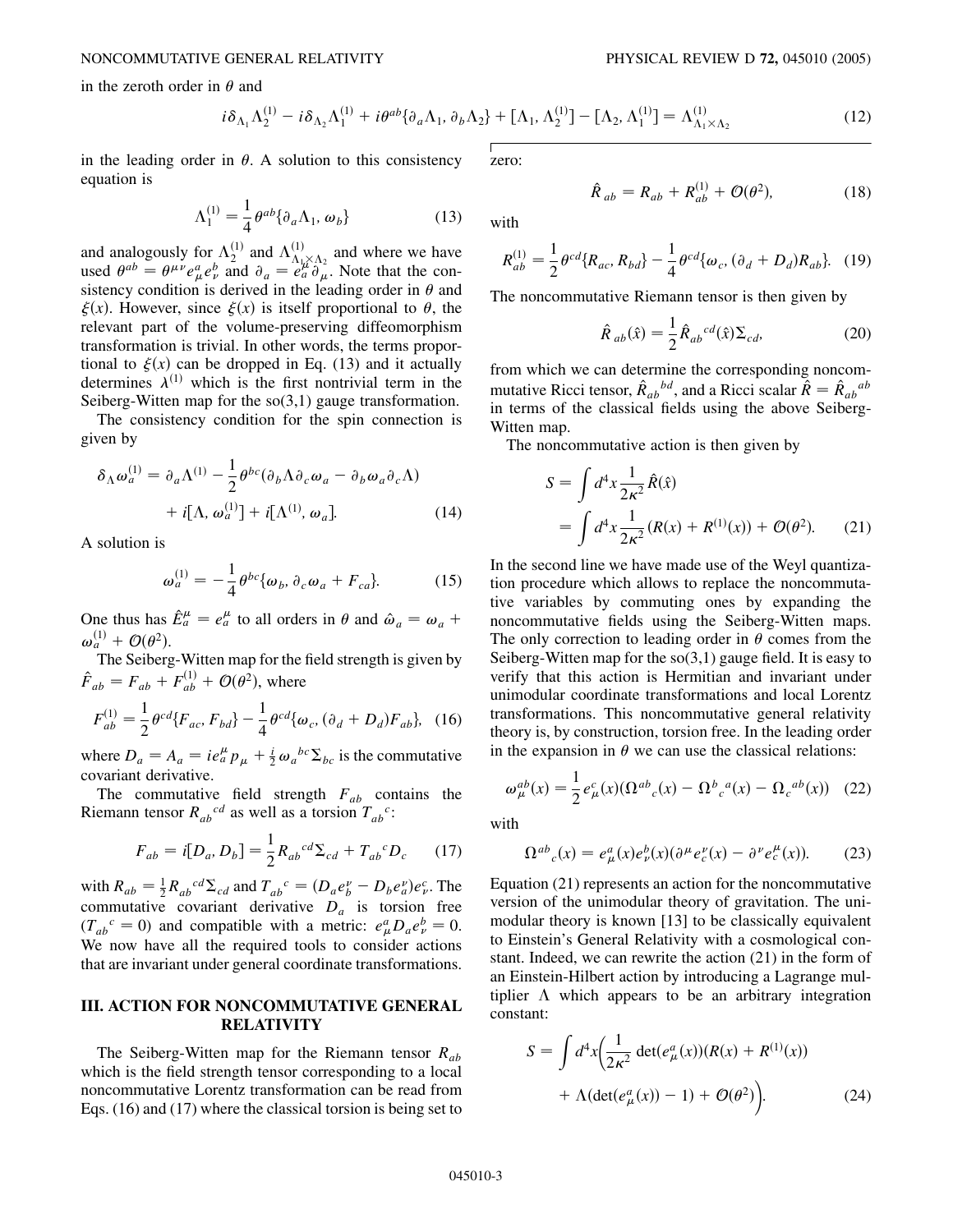In deriving (24) we have used

$$
\det_{\star}(e_{\mu}^{a}(x)) \stackrel{\text{def}}{=} \frac{1}{4!} \epsilon^{\mu\nu\rho\sigma} \epsilon_{abcd} e_{\mu}^{a}(x) \star e_{\nu}^{b}(x) \star e_{\rho}^{c}(x) \star e_{\sigma}^{d}(x) = \det(e_{\mu}^{a}(x)) + \mathcal{O}(\theta^{2}), \tag{25}
$$

 $\overline{1}$ 

where  $\star$  is the star product.

Let us now consider the weak field approximation of the noncommutative action (24). Although the theory defined by the action (24) does not admit flat spacetime as a background solution, we can still locally (for regions with volume  $V \ll 1/\Lambda$  expand the tetrad around flat spacetime:

$$
e_a^{\mu}(x) = \eta_a^{\mu} - \frac{1}{2} h_a^{\mu}(x).
$$
 (26)

Here  $h_a^{\mu}(x)$  is a weak gravitational field subject to the traceless condition [det $(e^a_\mu(x)) = 1$  follows from (24)]. The noncommutative correction to Einstein's action in the weak field limit reads

$$
\frac{1}{8}\theta^{ln}\tilde{R}_{kl}^{ab}\tilde{R}_{mn}^{cd}d_{abcd}^{km} - \frac{1}{16}\theta^{ln}\tilde{R}_{ln}^{ab}\tilde{R}_{km}^{cd}d_{abcd}^{km} \qquad (27)
$$

where  $d_{abcd}^{km}$  are the structure constants defined by  $d_{abcd}^{km} \Sigma_{km} = 2\{\Sigma_{ab}, \Sigma_{cd}\}.$  Notice that

$$
\tilde{R}_{km}{}^{ab} = -\frac{1}{2} \partial_k \left( \partial^a h_m^b + \frac{1}{2} \partial^b h_m^a \right) - \partial_m (\partial^a h_k^b - \partial^b h_k^a)
$$
\n(28)

is the leading order of the weak field approximation of  $R_{ab}^{c}$ <sup>cd</sup>. This modification of the linearized noncommutative action implies a noncommutative correction of the equations of motion for the weak gravitational field:

$$
R^{a}{}_{b} - \frac{1}{2} \eta^{a}{}_{b} R = \frac{1}{8} \theta^{an} (\partial^{r} \partial_{k} \tilde{R}_{mn}{}^{cd} + \partial^{r} \partial_{n} \tilde{R}_{km}{}^{cd}) d_{rbcd}^{km} - \frac{1}{8} \theta^{ln} \partial^{r} \partial_{l} \tilde{R}_{mn}{}^{cd} d_{rbcd}{}^{am}
$$
(29)

where  $R^a$ <sub>b</sub> is the usual Ricci tensor and *R* is the corresponding Ricci scalar in the linearized approximation (we have omitted the contribution coming from the cosmological constant). This modification might have some interesting physical implications that will be studied elsewhere.

Finally we briefly discuss the relation between the tetrad formalism considered here and a second-order formalism which involves the metric tensor. The noncommutative metric tensor defined naively as  $\hat{g}_{\mu\nu}(\hat{x}) = E^a_\mu(\hat{x}) E^b_\nu(\hat{x}) \eta_{ab}$ 

is neither real nor symmetric. This raises a more generic question of the geometrical interpretation of the noncommutative deformation of Einstein's General Relativity considered above. The simple prescription to define the metric in our case is to solve the deformed equations of motion for the classical tetrads at each given order of  $\theta$  expansion and then to determine the metric in the standard way.

#### **IV. CONCLUSIONS**

We have constructed a theory of noncommutative General Relativity on a canonical noncommutative spacetime. General coordinate transformations are shown to be restricted to the volume-preserving transformations. Thus the General Relativity on canonical noncommutative spacetimes is the noncommutative version of the unimodular theory of gravitation. The local Lorentz invariance is described as a noncommutative gauge theory by taking the spin connection field in the enveloping algebra.

The action for noncommutative General Relativity was constructed and the expansion in first order of the noncommutative parameter  $\theta$  has been calculated. We derived the noncommutative correction to the equations of motion of the weak gravitational field. An interesting question is whether the effects of spacetime noncommutativity coming from the noncommutative modifications of gravity are stronger than the ones coming from the modifications of the interactions of the standard model [14].

It will also be interesting to consider classical solutions of the noncommutative action defined in this work. The minimal length introduced in our version of General Relativity could have interesting consequences for the horizon and the singularity of black holes. It will also be worth studying cosmological implications and the quantization of the noncommutative action.

#### **ACKNOWLEDGMENTS**

The work of X. C. was supported in part by the IISN and of the Belgian science policy office (IAP V/27). The work of A. K. was partially supported by the GRDF Grant No. 3305.

- [1] A. Einstein, Ann. Phys. (Leipzig) **49**, 769 (1916).
- [2] X. Calmet, M. Graesser, and S. D. H. Hsu, Phys. Rev. Lett. **93**, 211101 (2004).
- [3] A. H. Chamseddine, Phys. Lett. B **504**, 33 (2001).
- [4] P. Aschieri, C. Blohmann, M. Dimitrijevic, F. Meyer, P. Schupp, and J. Wess, hep-th/0504183.
- [5] J. Wess, in Lectures given at the BW2003 Workshop on Mathematical, Theoretical and Phenomenological